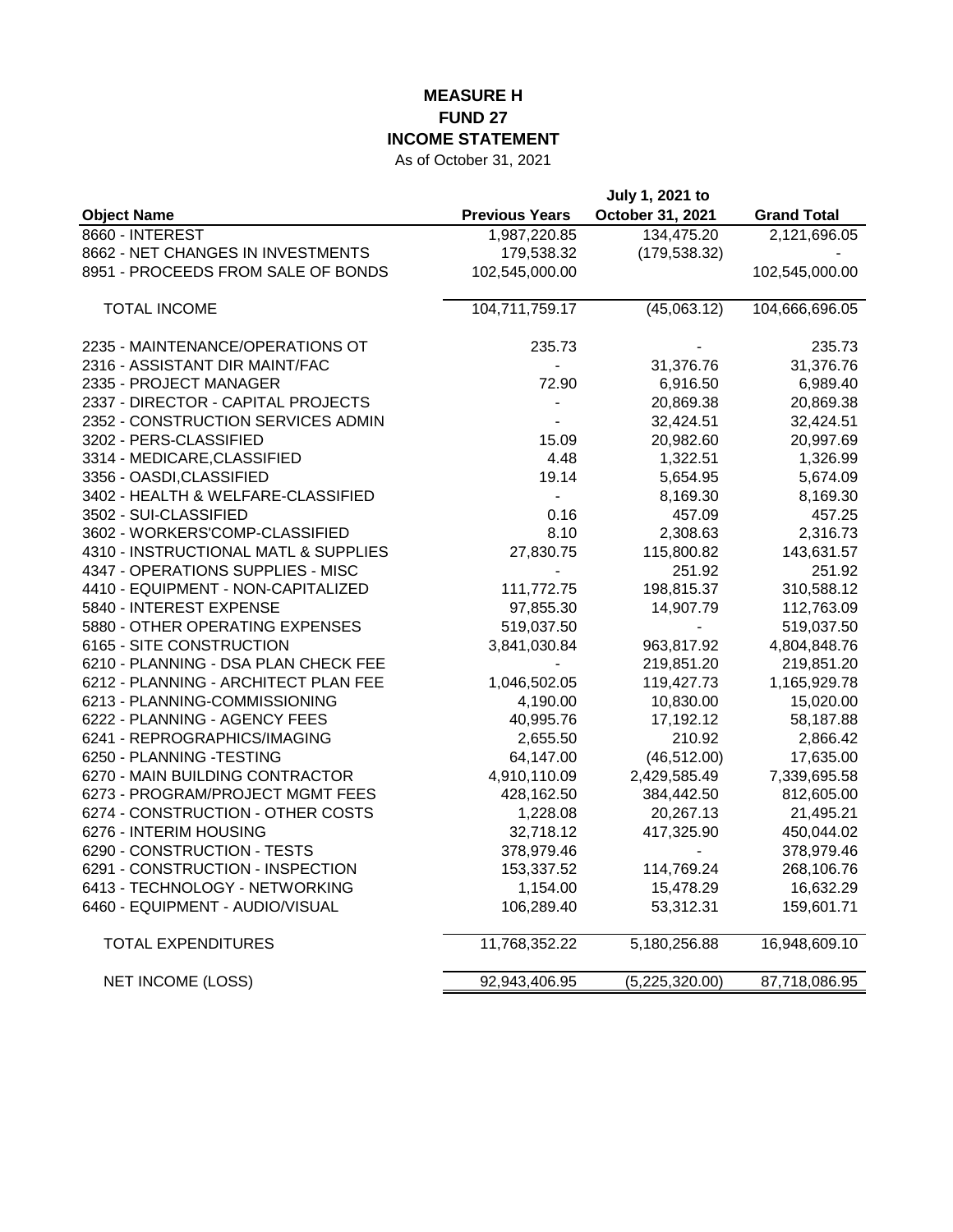## **BALANCE SHEET**

Year to date for Month Ending October 31, 2021

| <b>ASSETS</b><br>CASH (9110)<br>FAIR VALUE ADJ TO CASH (9111)<br>ACCOUNTS RECEIVABLE MANUAL (9205)                 | 87,738,585.14                   |
|--------------------------------------------------------------------------------------------------------------------|---------------------------------|
| <b>TOTAL ASSETS</b>                                                                                                | 87,738,585.14                   |
| <b>LIABILITIES</b><br>ACCOUNTS PAYABLE MANUAL (9510)<br>ACCOUNTS PAY AUTOMATIC (9519)<br>DUE TO OTHER FUNDS (9610) | 20,498.19                       |
| <b>TOTAL LIABILITIES</b>                                                                                           | 20,498.19                       |
| <b>FUND BALANCE</b><br>BEGINNING FUND BALANCE (9791)<br><b>EXCESS REVENUE OVER EXPENDITURES</b>                    | 92,943,406.95<br>(5,225,320.00) |
| <b>TOTAL FUND BALANCE</b>                                                                                          | 87,718,086.95                   |
| TOTAL LIABILITIES AND FUND BALANCE                                                                                 | 87,738,585.14                   |
|                                                                                                                    |                                 |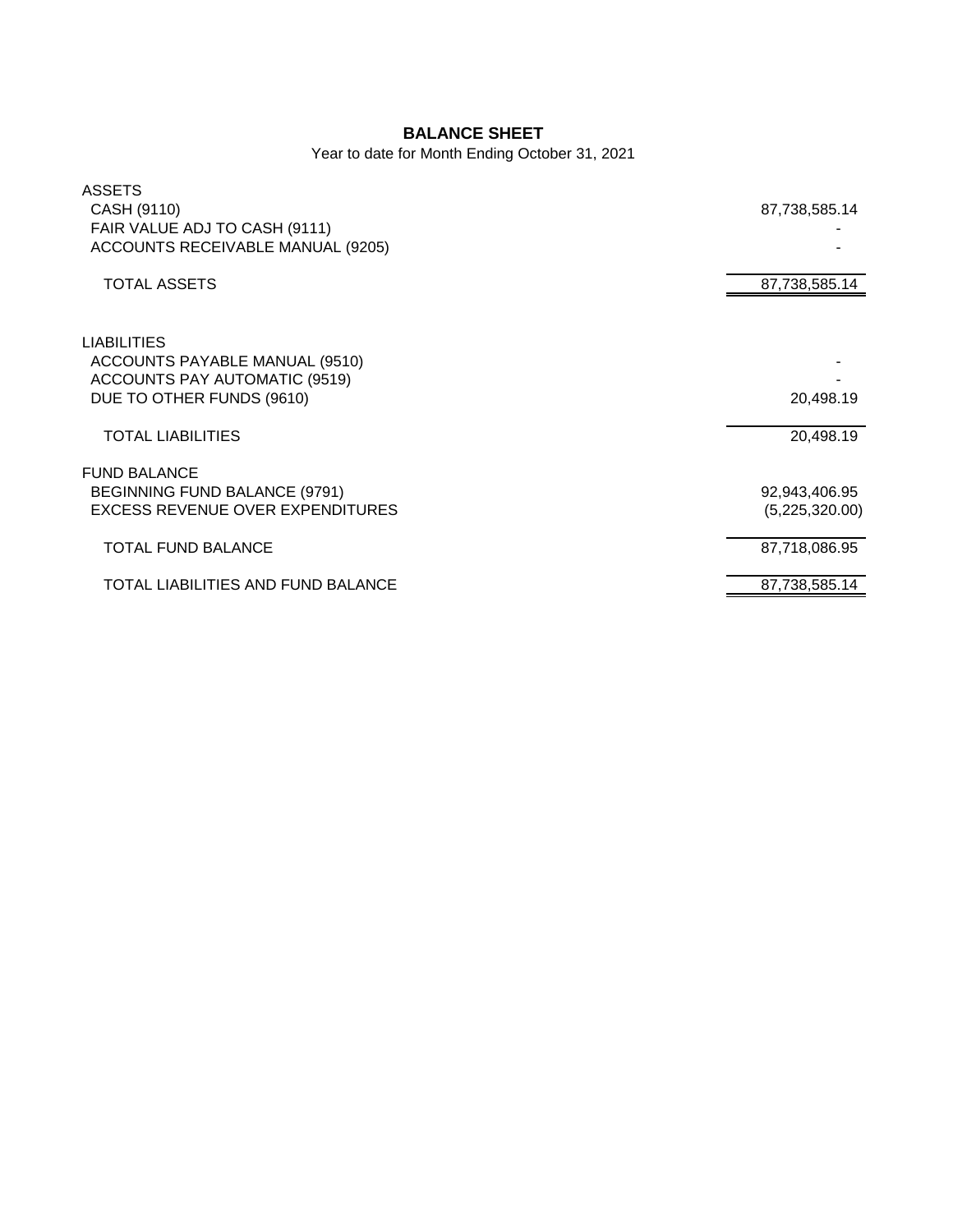## GO BOND SERIES 2019 FUND 27 EXPENDITURE DETAIL BY SITE AS OF OCTOBER 31, 2021

|             |                   |                                                                           |                          | July 1, 2021 to                 |                       |
|-------------|-------------------|---------------------------------------------------------------------------|--------------------------|---------------------------------|-----------------------|
| <u>Site</u> |                   | Job # Vendor                                                              |                          | Previous Years October 31, 2021 | <b>Grand Total</b>    |
| 000         | <b>DISTRICT</b>   | <b>ADMIN FEE</b>                                                          | 97,855.30                | 14,907.79                       | 112,763.09            |
|             |                   | <b>AGENT FEE</b>                                                          | 1,250.00                 | $\overline{\phantom{a}}$        | 1,250.00              |
|             |                   | <b>BIDDING</b>                                                            | 1,425.00                 |                                 | 1,425.00              |
|             |                   | <b>BOND COUNSEL</b>                                                       | 67,500.00                |                                 | 67,500.00             |
|             |                   | <b>BUYER NOTICE</b>                                                       | 500.00                   |                                 | 500.00                |
|             |                   | <b>GOVT FINANCIAL STRATEGIES INC</b>                                      | 60,250.00                |                                 | 60,250.00             |
|             |                   | <b>MOODYS INVESTORS SERVICE</b>                                           | 68,000.00                |                                 | 68,000.00             |
|             |                   | OFF STATEMENT<br><b>RATING AGENCY</b>                                     | 1,500.00<br>62,000.00    |                                 | 1,500.00<br>62,000.00 |
|             |                   |                                                                           | 256,362.50               |                                 |                       |
|             |                   | UNDERWRITERS DISCOUNT<br><b>VERIFICATION</b>                              | 250.00                   |                                 | 256,362.50<br>250.00  |
|             |                   |                                                                           |                          |                                 |                       |
| 020         | ANAHEIM           | TIME AND ALARM SYSTEM                                                     | 106,289.40               |                                 | 106,289.40            |
| 021         | WESTERN           | ABE'S PLUMBING                                                            | 8,950.00                 |                                 | 8,950.00              |
|             |                   | <b>CULVER NEWLIN</b>                                                      | 86,218.61                | 11,039.15                       | 97,257.76             |
|             |                   | <b>ENCORP</b>                                                             | 16,160.00                | (16, 160.00)                    | $\sim$                |
|             |                   | <b>METEOR EDUCATION LLC</b>                                               | $\blacksquare$           | 108,354.27                      | 108,354.27            |
|             |                   | 21004 CASE AND SONS CONSTRUCTION INC                                      | 360,865.00               | 585,694.80                      | 946,559.80            |
|             |                   | 21004 CRISP IMAGING                                                       | 117.15                   | $\overline{\phantom{a}}$        | 117.15                |
|             |                   | 21004 GHATAODE BANNON ARCHITECTS                                          | 5,400.00                 | $\blacksquare$                  | 5,400.00              |
|             |                   | 21004 KNOWLAND CONSTRUCTION SERVICES LLC                                  | 3,893.40                 | 3,633.84                        | 7,527.24              |
| 022         | <b>MAGNOLIA</b>   | <b>CRISP IMAGING</b>                                                      | 173.94                   | (173.94)                        |                       |
|             |                   | KNOWLAND CONSTRUCTION SERVICES LLC                                        | 60,664.94                |                                 | 60,664.94             |
|             |                   | PERKINS EASTMAN ARCHITECTS DCP                                            | 271,146.24               |                                 | 271,146.24            |
|             |                   | 22003 CRISP IMAGING                                                       | 882.01                   |                                 | 882.01                |
|             |                   | 22003 DIVISION OF THE STATE ARCHITECT                                     | $\sim$                   | 219,851.20                      | 219,851.20            |
|             |                   | 22003 JOHNSON FAVARO                                                      | 527,536.92               | 273,750.99                      | 801,287.91            |
|             |                   | 22003 KITCHELL                                                            | 4,190.00                 | 10,830.00                       | 15,020.00             |
|             |                   | 22003 NB CONSULTING ENGINEERS INC                                         | $\blacksquare$           | 16,780.00                       | 16,780.00             |
|             |                   | 22004 CUMMING CONSTRUCTION MANAGEMENT INC                                 |                          | 1,897.50                        | 1,897.50              |
|             |                   | 22004 JOHNSON FAVARO                                                      |                          | 63.00                           | 63.00                 |
|             |                   | 22004 KNOWLAND CONSTRUCTION SERVICES LLC                                  |                          | 15,342.88                       | 15,342.88             |
|             |                   | 22004 TEKVISIONS INC                                                      |                          | 3,837.59                        | 3,837.59              |
|             |                   | 22004 THE NAZERIAN GROUP                                                  | 1,677,460.48             | 916,082.73                      | 2,593,543.21          |
|             |                   | 22004 TWINING CONSULTING                                                  | 157,349.28               | $\sim$                          | 157,349.28            |
|             |                   | 22005 CRISP IMAGING                                                       | 473.43                   | 384.86                          | 858.29                |
|             |                   | 22005 ENCORP                                                              | 21,800.00                | (4, 165.00)                     | 17,635.00             |
|             |                   | 22005 KNOWLAND CONSTRUCTION SERVICES LLC                                  | $\blacksquare$           | 4,845.12                        | 4,845.12              |
|             |                   | 22005 SUN PAC STORAGE CONTAINERS INC                                      | $\overline{\phantom{a}}$ | 225.00                          | 225.00                |
|             |                   | 22007 CRISP IMAGING                                                       | 165.12                   | $\sim$                          | 165.12                |
|             |                   | 22007 DIVISION OF THE STATE ARCHITECT<br>22007 GHATAODE BANNON ARCHITECTS | $\blacksquare$           | 3,369.71                        | 3,369.71              |
|             |                   | 22007 INDEPENDENT                                                         | 31,448.00<br>765.00      | (6,323.00)                      | 25,125.00<br>765.00   |
|             |                   | 22007 KNOWLAND CONSTRUCTION SERVICES LLC                                  |                          | 173.04                          | 173.04                |
|             |                   | 22007 MOBILE MODULAR CONSTRUCTION INC                                     | $\sim$ $-$               | 420,106.15                      | 420,106.15            |
|             |                   | 22007 SOCAL FLOW TESTING                                                  | 340.00                   |                                 | 340.00                |
| 023         | SAVANNA           | 23003 PERKINS EASTMAN ARCHITECTS DCP                                      | 7,347.00                 | (7,347.00)                      |                       |
|             |                   | 23003 QUICK CRETE PRODUCTS CORP                                           |                          | 3,318.70                        | 3,318.70              |
|             |                   |                                                                           | $\blacksquare$           |                                 |                       |
| 028         | <b>CYPRESS</b>    | 28001 WOLVERINE FENCE COMPANY INC                                         | 6,500.00                 | $\blacksquare$                  | 6,500.00              |
| 032         | <b>ORANGEVIEW</b> | <b>CULVER NEWLIN</b>                                                      |                          | 42,479.69                       | 42,479.69             |
|             |                   | 32005 TIME AND ALARM                                                      |                          | 53,312.31                       | 53,312.31             |
| 035         | DALE              | 35001 COMPLETE OFFICE OF CA                                               |                          | 251.92                          | 251.92                |
|             |                   | <b>CULVER NEWLIN</b>                                                      |                          | 280.15                          | 280.15                |
|             |                   | 35001 CUMMING CONSTRUCTION MANAGEMENT INC                                 | 80,190.00                | $\sim$                          | 80,190.00             |
|             |                   | 35001 KNOWLAND CONSTRUCTION SERVICES LLC                                  | 28,061.32                | 7,815.64                        | 35,876.96             |
|             |                   | 35001 RMA GROUP                                                           | 152,631.31               |                                 | 152,631.31            |
|             |                   | 35001 CITY OF ANAHEIM                                                     | $\sim$                   | 6,720.79                        | 6,720.79              |
|             |                   | 35001 CONTAINER ALLIANCE                                                  | 838.08                   | ٠                               | 838.08                |